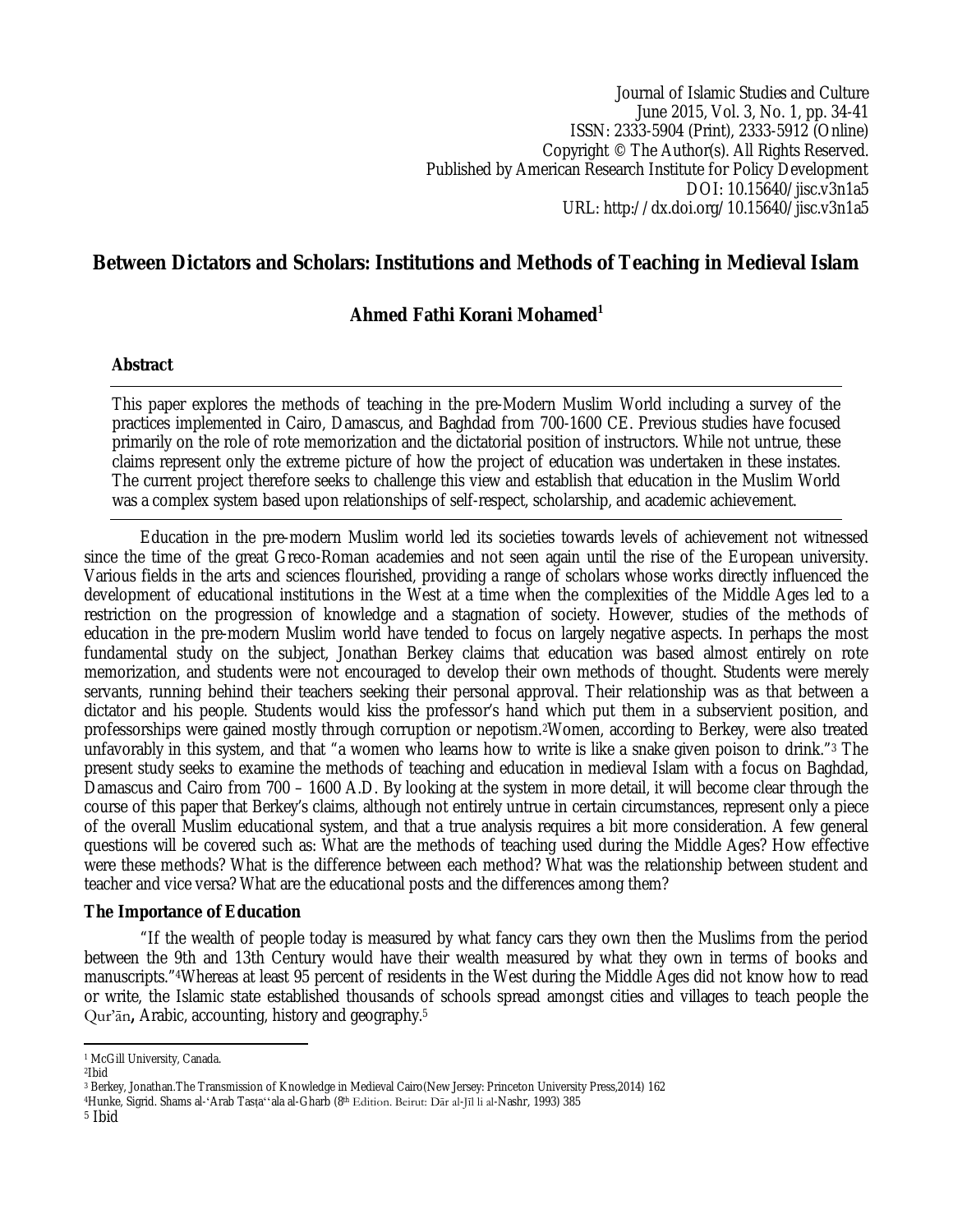Seeking knowledge is an important aspect of Islam and the Prophet Muhammad is reported to have said "to acquire knowledge is an obligation on every Muslim, male and female," and "seek knowledge from the day of your birth until the day of your death" and "seek knowledge even if were in China."<sup>6</sup> Muhammad Ibn Sahnūn is considered the first Muslim scholar to write a book for teachers in the 9thCentury entitled Adab al- Mu'allimin or"Rules of Conduct for Teachers." The book gives information relating to educational theory and curriculum development. In addition it focuseson the methods of teaching for children in the traditional schools or Kuttāb and includes information such as the importance of teaching Qur'ān, the equality between children, the importance of playtime for children in order toencourage their love of education and refresh their minds, Moreover, the work stresses cooperation between studentsin working as a team to help each other in the learning process, and that punishing children should not be in aviolent manner.<sup>7</sup> Another important book is Taʻlīm al-Mutaʻalim, Ṭuruq at-Taʻallumor" Educating the Student in the Methodology of Learning"was written by al-Zarnujī in the 12thCentury. The book provides us with valuable information about the importance of education and taking education seriously, respecting educational settings by not eating, drinking or sleeping while the teacher is presenting a lesson. Also importantis having a positive intention (Niyya) by the learner because good intention is essential for any work. al-Zarnujī believes acquiring knowledge with a bad intention makes knowledge not useful for the student. Knowledge is same as worship (ʻIbāda) and should be combined with good intention in order to be fruitful.8We should not forget also the roleof other Muslim scholars who wrote about methods of teaching inmedieval Islam such as al-Ghazālī, Ibn Khaldūn, Ibn Sīnā and Asad Ibn al-Furāt.

#### **1-Methods of Education in Medieval Islam**

One of the most important methods of teaching was direct contact between professor and student, through the oral transmission of knowledge. As a result many students and scholars travelledto meet and listen from the professor directly. This was described by Ibn Khaldūn when he said"a scholar's education is greatly improved by travelling in quest of knowledge and meeting the authoritative teachers of his time. The reason is that human beings obtain their knowledge and character qualities and all their opinions and virtues either through studying, instruction, and lecture or through imitation of a teacher and personal contact with him."9Ibn Jama continued to advise his students to get knowledge directly from Sheikhs to avoid any mistakes that could be the result from incorrect readings of texts.10The idea of contact directly with the professor to acquire the Islamic knowledge was an important part of unbroken chain of knowledge (Isnād) that every student was keen to maintain. An example of that is in the famous Hadith scholar as-Samʻānī (d.562/1167) who travelled to Baghdad, Khurasan and Damascus to meet the men of knowledge **(**Ahl al-ʻIlm**)** to acquire their knowledge and model their conduct. Another example is Abū al-Ḥasan al-Andalusī (d.541/1146) who travelled to China in a dangerous journey to meet directly with scholars and collect Prophetic Hadith. After that he travelled to Baghdad to study law with al-Ghazālī at the Nizāmiyya School.<sup>11</sup> Mak'hul (d.112/730) who is considered one of the masters of Damascus school of law was one of the students who also travelled to acquire knowledge. The sources report him as saying "I was in Egypt the slave of a woman who gave me my freedom. But I did not leave Egypt before having gathered all the knowledge that could be found there, then to Syria where I thoroughly examined that land. I have never left a land without thinking that there was a knowledge hidden within it I had not heard."<sup>12</sup> Memorization and repetition were important methods of teaching and learning in medieval Islam. In the Kuttāb for example a teacher would read a verse of the Qur'ān and the students would repeat it after him. Each student had a small blackboard where he would then write down what he had memorized from the knowledge of his teacher.

 $\overline{\phantom{a}}$ 

<sup>6</sup> Gunther, Sebastian. "Be Masters in that you teach and Continue to Learn: Medieval Muslim Thinkers on Educational Theory" in Comperative Education Review. Special issue on Islam and Education.vol.50, no. 3,2006,pp. 367-388,368 <sup>7</sup> Ibid

<sup>8</sup> Afandi,Mochtar.The Methods of Muslim Learning As Ilustrated in al-Zarnujī, Taʻlīm al-Mutaʻalim, Țuruq at-Taʻallum.Thesis for Masters of Arts, Institute of Islamic Studies, McGill University, 1993

<sup>9</sup> Ibid,p.83

<sup>10</sup> Chamberlain,Michael.Knowledge and Social Practice in Medieval Damascus,1190-1350(London:Camberidge University Press,1994)

<sup>11</sup> Ephrat,Daphna.A Learned Society in a Period of Transition-The Sunni ʻUlemā' of Eleventh-Century Baghdad(New York:University of New York Press, 2000)

<sup>12</sup> Touat,Houari.Islam&Travel in The Middle Ages(Chicago: University of Chicago Press, 2010)16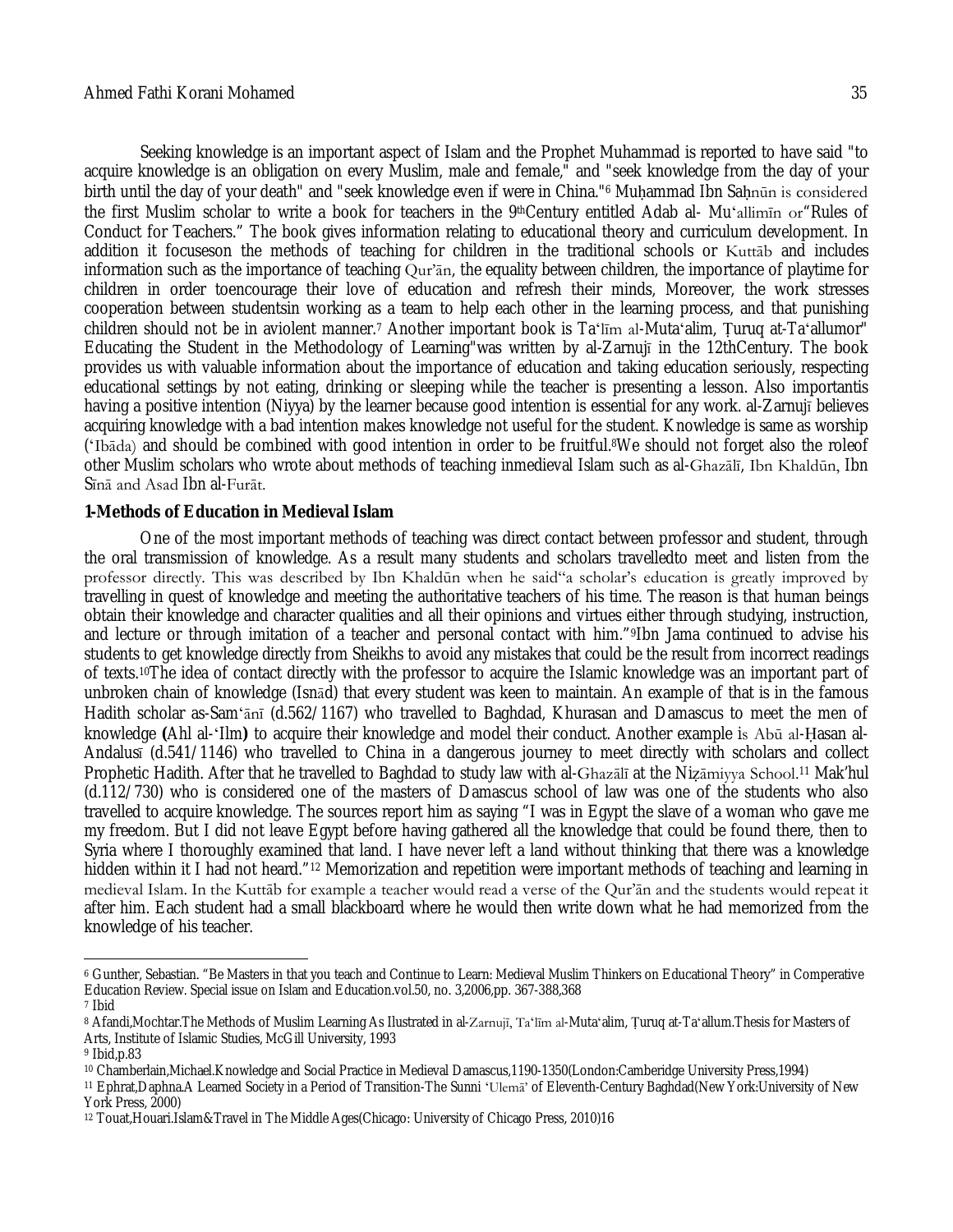If a student ignored his studies or was incorrect in his recitation, the teacher would punish him once with merely some kind words, threaten him, or potentially forbid him from food or play time for a specific period of time until he returned properly to his studies.<sup>13</sup> al-Ghazālī for example spent three years memorizing notes he had collected because he feared these notes would be robbed or destroyed. "The best time for memorizing one's lessons is clearlyat dawn. And the best places are second story room rather than the ground floor or any place far from distraction. It is not advisable to study in places of vegetation; nor in river banks, nor highways for in these places is something always is taking place that is bound to distract his attention."<sup>14</sup> Students used repetition of lessons as an essential technique of studying. The repetition helped students to commit texts to memory. Some students used to repeat the lesson of jurisprudence (fiqh) a hundred times to memorize it by heart. al-Ghazālī's classmate, al-Kiya al-Harrasi, used to repeat his lessons at the Nizāmiyya School seventy times to make sure that he kept them in his memory.<sup>15</sup> Learning by heart four or five hundred manuscript lines per day was considered as noteworthy achievement, to assist the faint listed those things which aided the memory including honey, the use of toothpicks, and eating twenty one raisins per day as well as foods such as coriander, eggplant, and bitter apples that made one forgetful."<sup>16</sup> Understanding was a crucial part of the teaching process in Medieval Islam. The importance of memorization and repetition did not mean ignoring the understanding of the text or lesson.

The importance of both understanding and memorization was illustrated by Zamakhsharī when he said "learning is a city one of whose gates is understanding, and the other retrieval from memory."ʻAbd al-Laṭīf al-Baghdādī also stated "when you read a book make every possible effort to learn it by heart and master its meaning. Imaging the book to have disappeared and that you can dispense with it, unaffected by its loss."<sup>17</sup> Other methods also were used by students in Medieval Islam to improve students' ability to learn and study some of them were disputation, argumentation and debate that were later copied in the Christian West.18Ibn Jama talks about the importance of managing the study time for achieving better learning "for memorizing it's suggested that the most convenient time is in the late night, approaching the dawn. For thinking it is in the early morning, as for writing it is better in the middle of the day, while reflection and discussion are more effective at night."<sup>19</sup> A student practicing what he has learned is also an important method of teaching in medieval Islam. According to al-Ghazālī a student who learns something without putting it into practice is considered wasting his time. In addition, al-Ghazali emphasizes the importance of breaking up longer lessons into smaller sections in order to make it easy for student to understand and not feel bored. Moreover, moral character building is important and includes personal conduct and values before building the educational aspect which includes reading, writing and other knowledge.20Writing down what the professor says in the lecture was also an important method. Nasir al-Din al-Tusi advised students to carry an inkwell and write down the important information they received from the professor.al-Ṭusī says "what is memorized flies but what is written down remains."21"The study circle is formed around the professor that is similar to a University academy; the standard class layout for many madrasas."<sup>22</sup>

#### **2-The Relationship between Teacher and Student**

The relationship between the professor and his students was like that between theProphet and his Companions: based on mutual respect. The professor's role was not only to teach (Taʻlīm) but also to guide his students **(**Tarbiyya). The relationship characterized by kindness **(**Rifq) and sympathy (ʻAṭf).

 $\overline{a}$ 

<sup>13</sup>al-Ahwānī,Fu'ād.al-Tarbiyya fi al-Islām (Egypt: Dār al-Maʻārif,1967)

<sup>14</sup> Makdisi,George. The Rise of Colleges:Institution of Learning in Islam and West(London: Edinburgh University Press, 1981)102 <sup>15</sup> Ibid

<sup>16</sup> Berkey,p,29

<sup>17</sup> Makdisi,103

<sup>18</sup> Farhad, Daftary. Culture and Memory in Medieval Islam: Essays in Honor of Wilfred Madelung (London: I.B.Tauris,2003) <sup>19</sup> Afandi,69

<sup>20</sup>al-Kanderi,Latefah.Exploring Education in Islam:Al-Ghazālī's Model of the Master-Pupil Relationship Applied to Educational Relationship within Islamic Family. Ph.D Thesis,Pennsylvania State University, 2011.

<sup>21</sup> Berkey, 25

<sup>22</sup> Sabki,Ahmed and Glenn Hardaker. "The Madrasah Concept of Islamic Pedagogy" in Educational Review.vol. 65,Issue 3,2013,pp,342-356,351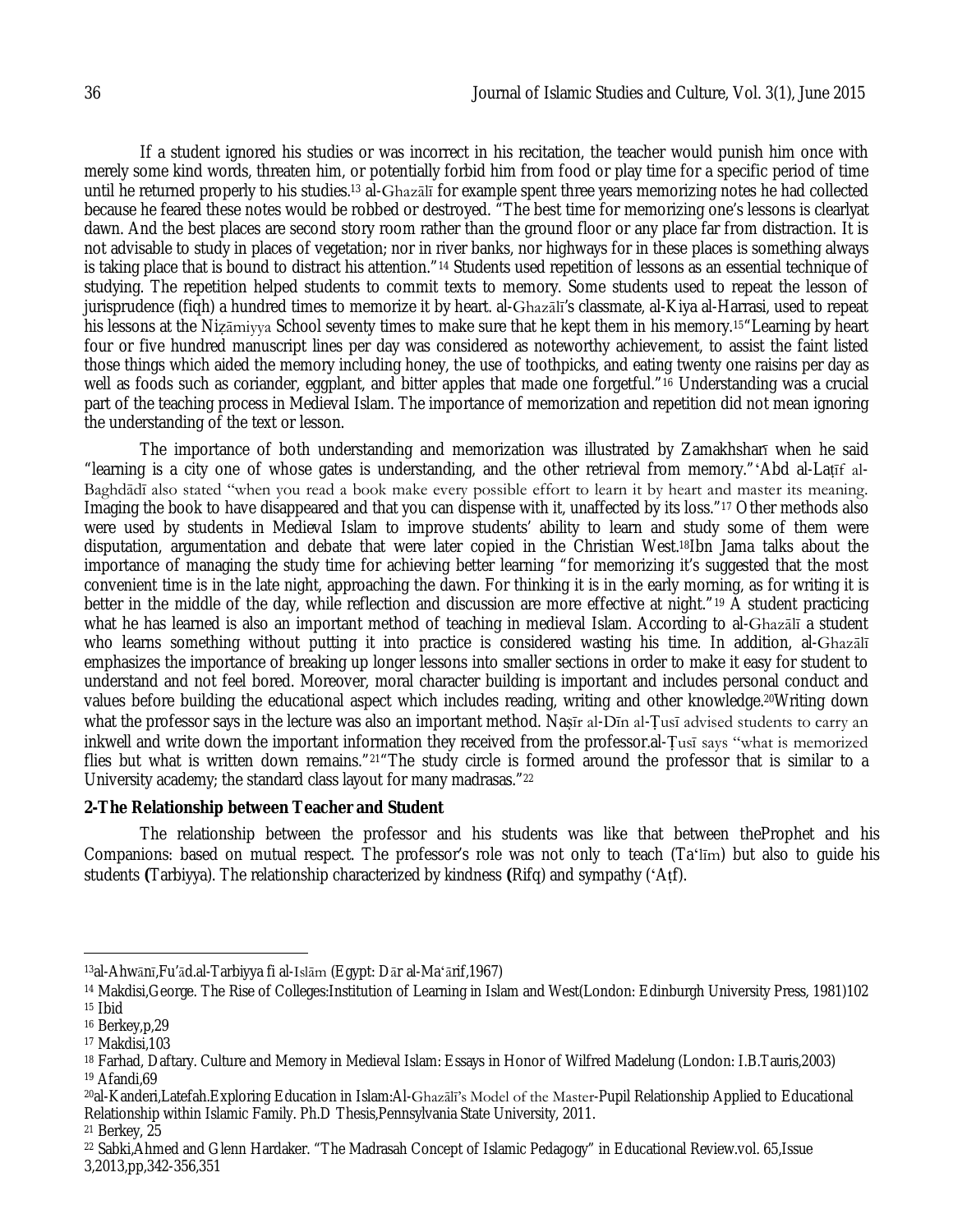"The Shaykh should be like the Prophet who taught by being aware of the spiritual status of Companions according to their specific needs."23Michael Chamberlain indicates that the relationship between students and their Sheikhs was like that between father and son. Students saw their sheikhs as experts in their field and sources of blessing (Baraka). As a result some drank from the used ablution water of scholars such as Ibn Taymiyya. Ibn Jama wrote, "the relation to their shaykhs, students should be as the sick man is to the expert physician."<sup>24</sup> In addition, there was a form of ritualization of knowledge. Knowledge (ʻIlm) is like prayer that demands purity and as a result both teachers and students should possess full ritual purity when attending lessons. According to Jonathan Berkey education in medieval Islam was always based on the personal relationship between student and teacher. As a result, the choice of a teacher was very important and some students spent more than two months choosing a professor.<sup>25</sup> al-Zarnujīindicates the criteria of choosing a good professor such as having experience, piety and an older age. In addition he stressed the importance of students showing their appreciation of the professor by trusting him and when the professor visits the student's town students should meet and welcome him. al-Zarnujī also advised students to respect their companions and teach others the merits of respect.<sup>26</sup> al-Ghazālī's advice for students was "The student must not set himself above his professor and should accept whatever his professor teaches him. He should embrace all advice proffered by his professor and trust his guidance implicitly. In addition the student is to be to his professor like the soft soil which has received heavy rains and completely absorbed them."<sup>27</sup> On the other hand the professor should be a good example for his students. He should not teach only for gaining money or praise but for the sake of God and benefit of his students.28The relationship between the student and the teacher therefore was very strong. Students would accompany their teachers everywhere and help with housework and would also purchase goods for them in the market. The teachers were likewise good to their students, to the point where a teacher would sell his donkey to purchase medicine for his needy students.<sup>29</sup> Many anecdotes in the historical sources demonstrate how the relationship between students and their professors developed.

"Some professors support their students from their own pockets.al-Khaṭīb al-Baghdādī, for example, is reported to have given one of his students five gold dinars on two occasions for writing paper (Kāghiẓ)."30He also on his deathbed recommended that his student Ibn Khayrūn donate all his books as a pious endowment (waqf) for students. The relationship extended to marriage between the professor's daughters and his students.An example of that is Abū Naṣr al-Ibrāhīm (d.506/1112) who married his daughter Shuhda al-Kātiba to his student Abū al-Ḥasan al-Anbarī.<sup>31</sup> Muḥammad Ibn Saḥnūn indicates that the teacher in the school (Kuttāb) should not be busy with anything else while teaching his pupils, even with funeral prayers (Ṣalāt al-Janāza) or writing a book because he gets money to do this work. In addition the teacher should teach pupils useful knowledge such as Qur'ān, Hadith, reading, writing, poetry, handwriting and grammar, as well as how to do ablution and perform prayers.32The relationship between students and professor some time extended to several years. "Some students studied with many professors others stayed with a single professor for years, holding a job or two under him and acting as his companions or junior colleague. In some cases a student studied with only one individual, followed his professor from place to place, and settled himself in the locale to which his professor had immigrated."33 The classroom itself had rules based on respect of the professor and knowledge. For instance, it was not acceptable for a student to sit in the middle of a learning circle (Ḥalaqa) or for a student to turn his back to the professor or speaks in a tone louder that of the professor.<sup>34</sup>

 $\overline{a}$ 

<sup>23</sup> Alario,Laury." The Teaching Relationship in Early Sufism: A Reassment of Fritz Merier's Defination of the Shaykh al-Tarbiya and the Shaykh al-Talim" in The Muslim World. Vol. 93, Issue1,2003.pp.69-97,77

<sup>24</sup> Chamberlain,123

<sup>25</sup>Berkey

<sup>26</sup> Afandi

<sup>27</sup> Gunther, p.383 <sup>28</sup> Ibid

<sup>29</sup>Hunke

<sup>30</sup> Ephrat,p.83

 $31$  Ibid

<sup>32</sup>al-Muṭawwʻ, Muḥammad. Kitāb Ādāb al-Muʻalimīn li Muḥammad ibn Saḥnūn (Tunis: Maṭbaʻ al-ʻArab, 1972)

<sup>33</sup> Gilbert, Joane. "Institutionalization of Muslim Scholarship and Professionalization of the 'Ulema' in Medieval Damascus" inStudia Islamica. No.52, 1980, pp.105-134,108

<sup>34</sup> Ahmed,Munir."Muslim Education Prior to the Establishment of Madrash" in IslamicStudies, vol.26,No.4, Winter1987,pp.321- 349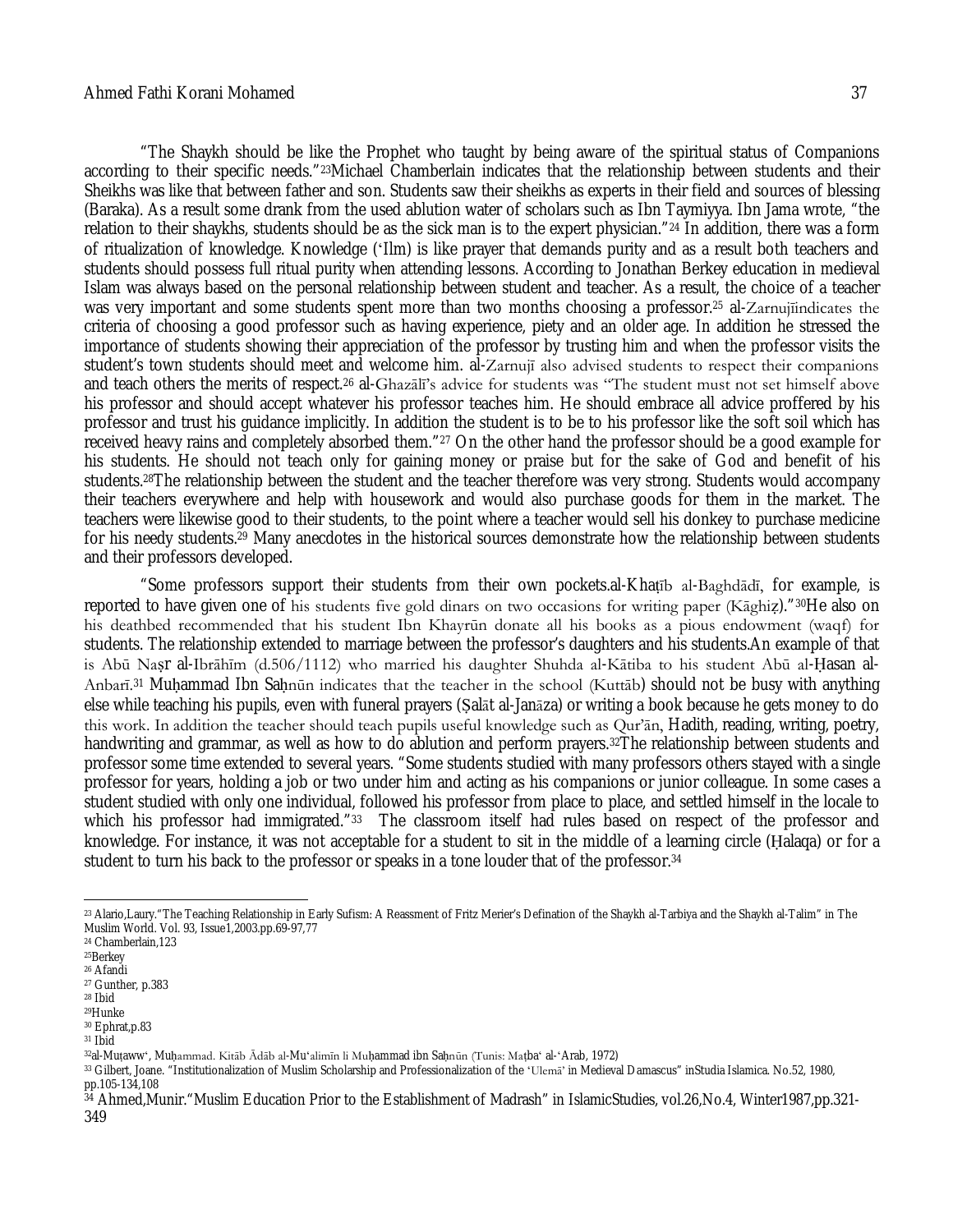The students loved and respected their professors and were keen to be on time at their classes. Anecdotes in the sources tell us the story of Ahmad ibn Hanbal who"was once caught hold of by a man in the street as he was running in order to reach the next class on time. The man said 'Are you not ashamed of running like this? How long do you intend to run along with children?' Ibn Ḥanbal answered 'Until I die.'"<sup>35</sup>

#### **3-Educational Posts**

The first Muslim educational institution was built in Medina in the Seventh Century by the Prophet Muhammad and his Companions. Since that time the mosque became a center of both worship and education particularly in law and theology. Study circles were held in the mosque where students would sit around professors who specializedin the Our'an, theology, jurisprudence, history and the Arabic language. With the passage of time, the madrassa appeared in around Tenth Century and became an independent institution distinguished from the mosque. More specializations were added to the educational system such as mathematics, astronomy, medicine, and music.<sup>36</sup> "The Madrasa in medieval Islam also served as a hostel for merchants and travellers, was a site of legal courts, provided employment and business opportunities and contributed to the creation and integration of Islamic society."<sup>37</sup> The madrasa, mosque, and Kuttāb had several teaching and administrative posts. In the educational realm, the professor (Mudarris) was a paid post and had its great prestige in the community according to al-Subkī's description."A professor was to be an expert in Islamic religious law and its ancillaries, devoted to instruction in holy knowledge, and adhering to the ideals of proper transmission. Ideally, he was to do more than memorize the texts he transmitted and hand down accurately. He would also encourage disputation (Munāẓara) in controversial questions in order to teach his students how to derive the law from its sources."<sup>38</sup>

The staff of the Madrasa was based on the size and the wishes of the founder, but generally there were several professors such as a teacher of Qur'ānicrecitation, a teacher of Hadith and a teacher of Arabic grammar. There were also assistants such as (Muʻīd), **(**Mufīd), librarian (Khazindār)and preacher.<sup>39</sup> The Kuttāb, on the other hand, was a place where teachers could rent out space to teach the Qur'ān and the basics of reading, writing, Hadith, and mathematics to his pupils. The teacher would normally be a legal scholar who had completed his studies at the hands of a knowledgeable scholar and had received permission (Ijāza) to teach.In addition, he had an assistant (ʻĀrif). The teacher would work with pupils in return for a small fee paid by their parents.40For instance, Qur'ān reciter was a profession of great a demand in medieval Islam. Each teacher in the Kuttāb had 5 to 10 pupils to teach to recite and memorize Qur'ān in a proper way. There was no fixed time for study but a successful pupil should to be able to chant the entire Qur'ān from memory.<sup>41</sup> In higher education the assistant (Muʻīd) was chosen by the professor from amongs this most advanced students. "However, the only duty of him is to instruct, he sits with the audience listen to the lecture given by the professor. When the lecture ends, the function of the repeater starts. His duty is to go over the same subject again, explaining the complicated parts and helping the less gifted students to understand the topic. So (Muʻīds) were needed to help students with different abilities and have them reach to the level of other students."<sup>42</sup> Another assistant was the repeater (mustamlī).While the assistant's (Muʻīd) role is to explain the complicated parts of the lecture the repeater was to repeat what the professor said word by word, the reason for this was that some

meetings were very large, and at times seventeen columns of the mosque were surrounded by the students. As a result the professor's voice could not be heard by every student and therefore there peater helped each student listen to what the professor said or dictated. The repeater usually stood on a raised seat to make it possible for all students to listen and see him clearly.<sup>43</sup> The mufid also was an assistant for the professor but there is no clear difference between the role of mufīd and muʻīdin the sources.

 $\overline{\phantom{a}}$ 

<sup>35</sup> Ibid, 328

<sup>36</sup>Mirbabaev, A. K., P. Zieme, and Wang Furen. "The Development of Education: Maktab, Madrasa, Science and Pedagogy" inAsimov and Bosworth, eds, 1996, pp. 31-59.

<sup>37</sup> Leiser, Gary. "Notes on the Madrasa in Medieval Islamic Society" inThe Muslim World. Vol. 76, Issue 1, 1986, pp. 16-23,23

<sup>38</sup> Ephrat,p.108-109

 $39$  Ibid

<sup>40</sup>al-Ahwānī,

<sup>41</sup>Mirbabaev

<sup>42</sup> Sonmez,Selami. "Tutorial Instruction in the History of Muslim Education" inInternational Journal of Sociology, Science and Education. Vol. 3, Issue 4, 2013, pp. 1135-1141,1138

<sup>43</sup> Ahmed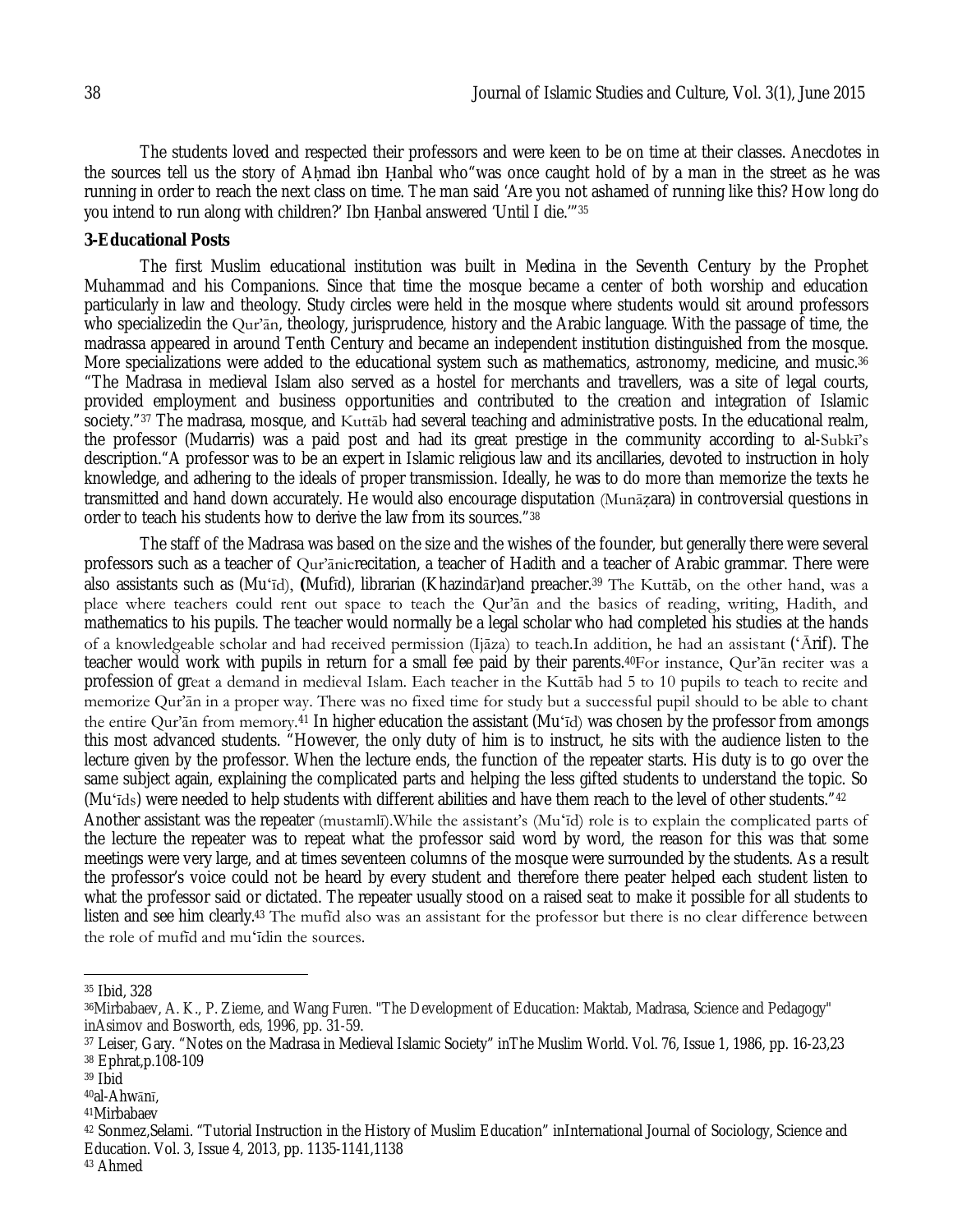#### Ahmed Fathi Korani Mohamed 39

Generally both were assistants worked to repeat the professor's lecture to the students. The only clear difference between the two posts is that one was a paid position (Iʻāda) while the other was not (Ifāda). Deeds of endowments from the Mamluk Period suggest that no institution ever supported a non-salaried endowed position (Ifāda).<sup>44</sup> "The place of the professor in the community appears clearly as one of great honor. His honored state was evidenced by the development of the inaugural lecture, accompanied by the attendance of government officials and the bestowal of robes of honor."<sup>45</sup> For example whenal-Ghazālīwas sent by Niẓām al-Mulk to Baghdad to hold the chair of Shāfiʻī law at the Niẓāmiyyah School many scholars, government officials and students attended his inaugural lecture including Hanbali law professors Ibn ʻAqīl and al-Kalwadhānī.<sup>46</sup>

Accession to the professorship was based on the superior qualifications of the candidate and the recommendations made by his professors and other ʻulemā' in addition to the reputation of the candidate himself. However, there were other posts that were achieved through lineage or corruption. Other posts that existed in the madrasas/mosques in Medieval Islam were the keeper of attendance (Kātib al-Ghaiba). His role was to record and report any absent student from the class. This post was important because if a student failed to attend certain number of classes he might be dismissed or not given his share of the foundation's (waqf) income.<sup>47</sup> Many madrasas/mosques also had large libraries and hired librarians. The role of the librarian (Khāzinal-Kutub) was to help students to borrow manuscripts and return them safely. Other general maintenance positions included the candleworker (waqqād), the janitor (farrāsh), and the gate keeper (bawwāb).The job of the waqqād was to make sure that the lightswere working well, checking the candles and the lights of the minarets. The farrāsh was in charge of sweeping the floors and sprinkling water in front of the building to keep the dust down. The Bawwāb's main role was to prevent iniquitous men from entering the building.<sup>48</sup> Finally, I would like to highlight the role of the Muslim women in education during Medieval Islam. According to Asma Sayeed "women contributed to the effort of ʻulemā' families in a number of ways. One of these was the endowments and charitable contributions, which helped make property inalienable and less vulnerable to division, taxation and confiscation by ruling authorities. Women were also central to scholarly networks, their participation as students and as teachers cemented ties of religious learning."<sup>49</sup> There are many examplesof women who participated actively in the transmission of Islamic knowledge such as Karīm bint Aḥmad al-Marwaziyya and Fāṭima bint al-Daqqāq.Now further details will be given about one particular individual, Suhda al-Kātiba (d.482/108). Shuhda's father helped to connect her with theʻulemā' in Baghdad beginning when she was only eight years old. The first teacher of Shuhda was al-Zaynabī (d.491/1098) one of the famous Hadith scholars of the time. Shuda was described by al-Dhahbī as "the pride of all women"<sup>50</sup> (Fakhr al-nisā'). "Shuhda's renown extended beyond her Hadith transmission she also ranked as one of the great calligraphers of Baghdad."<sup>51</sup>

#### **4-Conclusion**

In this summary I will respond to the research questions that were initially posed in the introduction, as well as Jonathan Berkey's claims regarding the styles of teaching and education in the Islamic Middle Ages. It has become clear to us that a number of methods were used in the educational process, primarily that of memorization of the Qur'ān and Hadith. Despite the importance of memorization, a number of scholars such as al-Zamakhsharī confirmed the importance of understanding as one of the most critical paths to gaining knowledge. In the same vein was the position of debates and posing questions to the teachers, particularly in the higher levels of education. There was also an important social element amongst the students where they would check each other's work, read out loud, listen to one another, repeat, and record what they had heard from their professors on boards.

<sup>47</sup> Ibid

<sup>50</sup> Ibid,p,154

 $\overline{a}$ <sup>44</sup> Berkey

<sup>45</sup> Makdisi,p.154

<sup>46</sup> Ibid

<sup>48</sup> Berkey

<sup>49</sup> Sayeed,Asma. Women and the Transmission of Religious Knowledge in Islam(New York:Cambridge University Press,2013)141

<sup>51</sup> Ibid, p. 157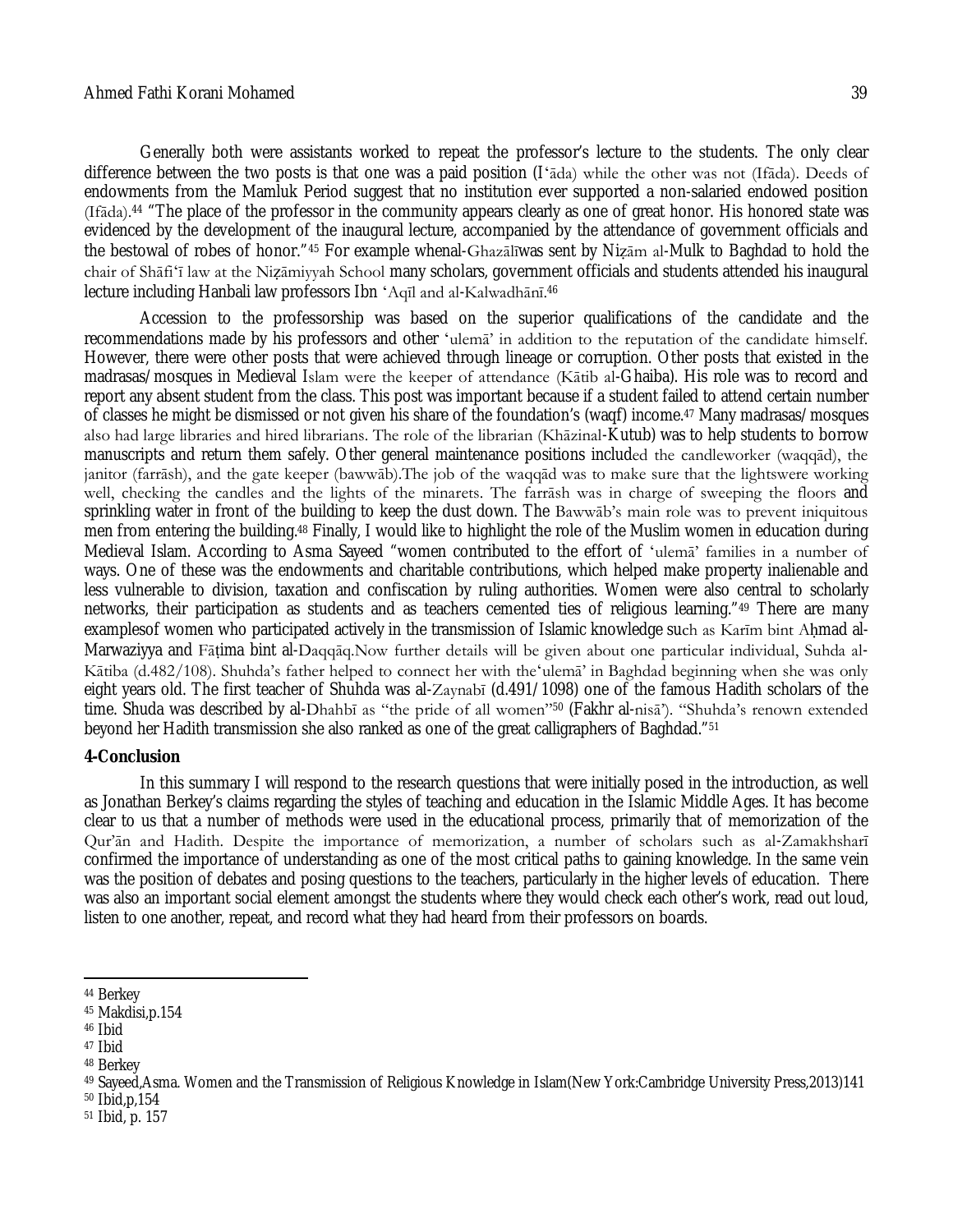All of these were ways of education and teaching that proved their effectiveness in producing many famous scholars throughout Islamic history. Many of these methods were also transported to the West, particularly that of the debate.With regards to the relationship between teacher and student, it was characterized by mutual respect where the teacher was treated like a father, and students were not embarrassed to help him in housework and fulfilling his household needs from the market. On the other hand, teachers dealt with their students as sons, and one particular example shows that a teacher sold his donkey to purchase medicine for his sick student. From amongst the educational positions available it was the teacher who held the most prominent place during that time. There were specializations for each branch of knowledge; there was a teacher for the Qur'an, Hadith, jurisprudence, grammar, history, medicine, music, etc. Underneath the teachers was a support staff that included a mu'id, a mufid, and a mustamlī. In addition, there were librarians and a bawwāb, farrāsh, and a waqqād. Finally, with regards to the claims made by Berkey on the level of education of women and her level of participation in the school system, the work of Asma Sayeed has shown that women were not forbidden from participating in education. Some women began their education as young as eight years old and reached high levels of knowledge and understanding in transferring Hadith. With regards to his discussions about the relationship between teacher and student, it was never the dictatorial approach that Berkey claims and rather it relied heavily on mutual respect and homage paid to the teacher, traditions that might appear to other cultural backgrounds as dictatorial and overpowering. Ultimately, the main way that teaching positions were achieved was through qualification and efficiency. Although there were instances where positions were inherited or gained through nepotism from the state or others in the system, this was not the standard. An unbiased viewer of the situation can notice that the introduction of personal relationships or the opinions of state officials into the selection process was not unique to the Islamic situation in the Middle Ages and was also clear in the interference of the Church in Europe, a level of interference that remains present today even in modern developed societies.